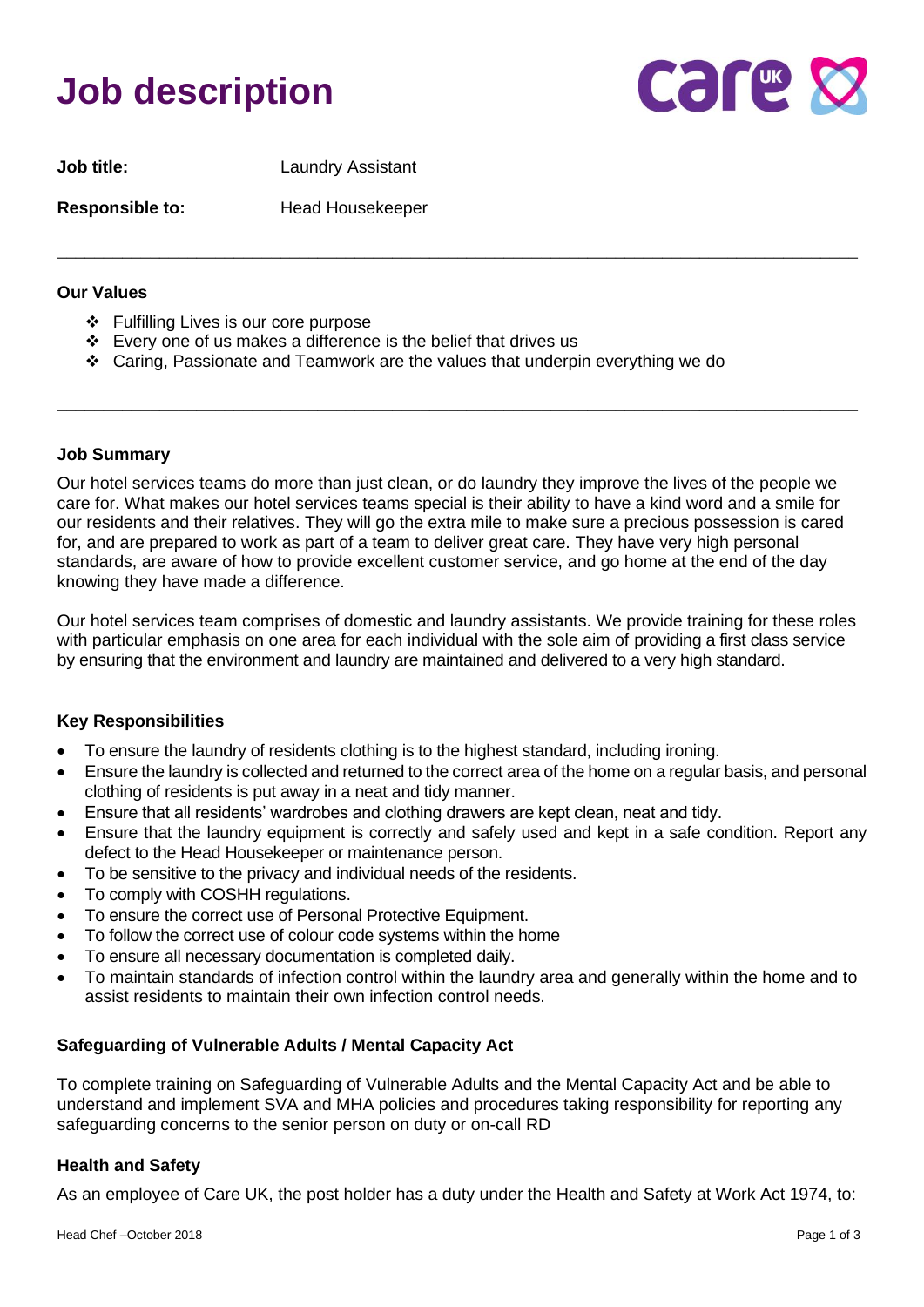- Take reasonable care of the health and safety of themselves and all other persons who may be affected by their acts or omissions at work.
- Co-operate with their employer to ensure compliance with Health and Safety legislation and the Health and Safety policies and procedures of the organisation, not intentionally or recklessly interfere with, or misuse, anything provided in the interests of health, safety, or welfare, in pursuance of any of the relevant statutory provisions.
- To ensure that adequate measures are taken to protect the health and safety of all staff including the maintenance and upkeep of a safe environment.

## **Data Protection**

The post holder must at all times respect the confidentiality of information in line with the requirements of the Data Protection Act and the company's ISO27001 accreditation. This includes, if required to do so, obtain, process and/or use information held on a computer in a fair and lawful way, to hold data only for the specified registered purposes and to use or disclose data only to authorised persons or organisations as instructed.

- ❖ This list of duties and responsibilities is by not exhaustive and the post holder may be required to undertake other relevant and appropriate duties as reasonably required.
- ❖ This job description is subject to regular review and appropriate modification.